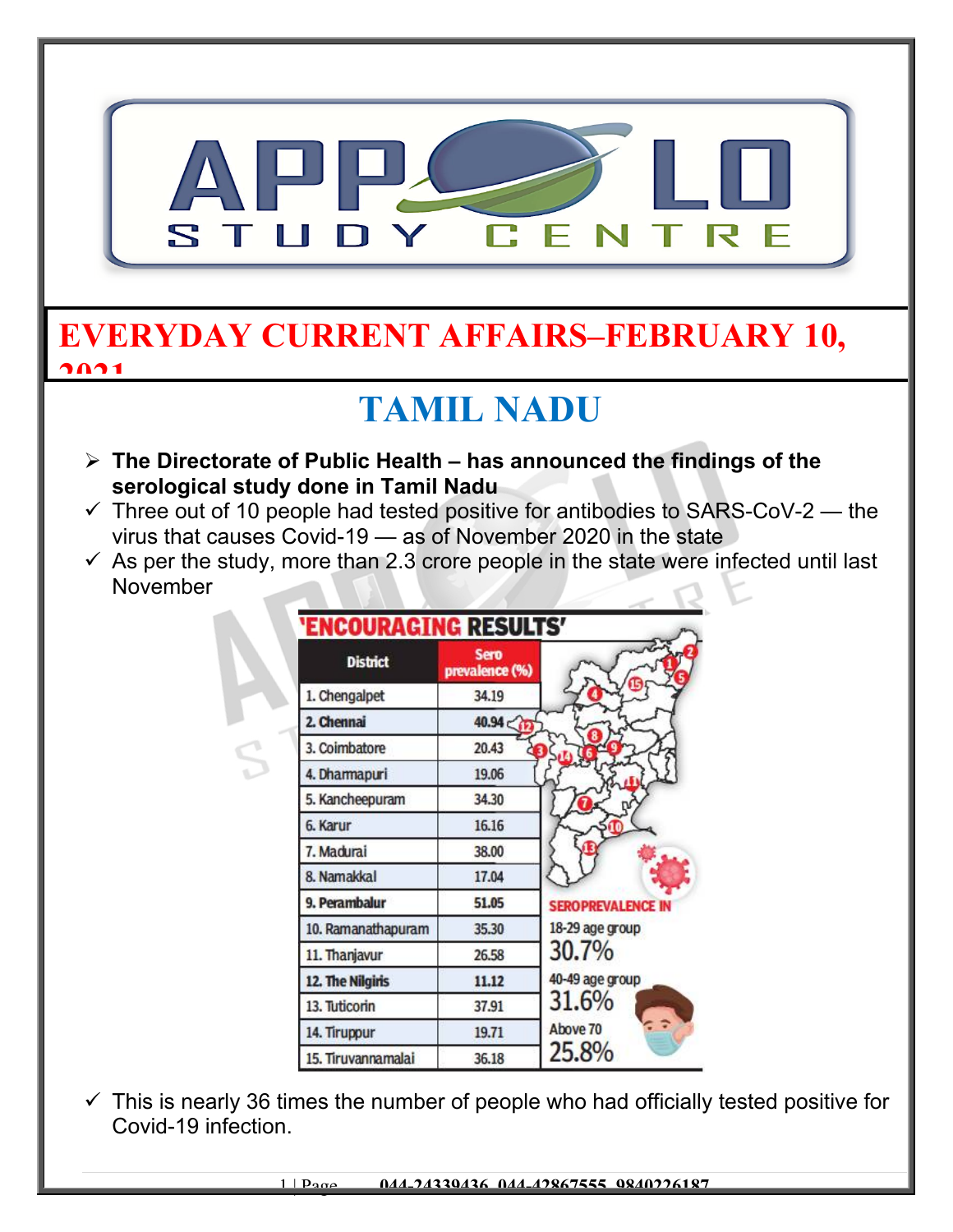- $\checkmark$  The representative study was done in association with scientists from the US between October and November 2020
- **The study showed that the average seroprevalence in Tamil Nadu was 31.5%**
- $\checkmark$  It ranges from the lowest 11.1% in the Nilgiris to the highest 51.05% in Perambalur district.
- $\checkmark$  Chennai, one of the worst affected districts in the state, had 40.9% sero-positivity.
- $\checkmark$  Coimbatore had 20.4%, Trichy 32% and Madurai had recorded 38% seropositivity.
- $\checkmark$  As is the trend globally, the seroprevalence in urban areas (36.9%) was higher than in rural areas (26.9%).
- $\checkmark$  Further, the working age group between 40 and 49 years for the purposes of the study — had significantly higher seroprevalence than the youth (18-29 years, 30.7%) and the elderly (70+ years, 25.8%).
- **The State Government has issued fresh set of standard operating procedures (SOPs) for colleges and polytechnics across the state**
- $\checkmark$  On February 8, the government has allowed the reopening of educational institutions for all under graduate and post-graduate students
- $\checkmark$  According to the new quidelines, not more than 50% of the students should be present on the campus at any given point to ensure social distancing
- $\checkmark$  Classes of students of any two years alone should be held on any given day



 $\checkmark$  Hostels students should be under a14-day quarantine even if they test negative for Covid-19

2 | Page **044-24339436, 044-42867555, 9840226187**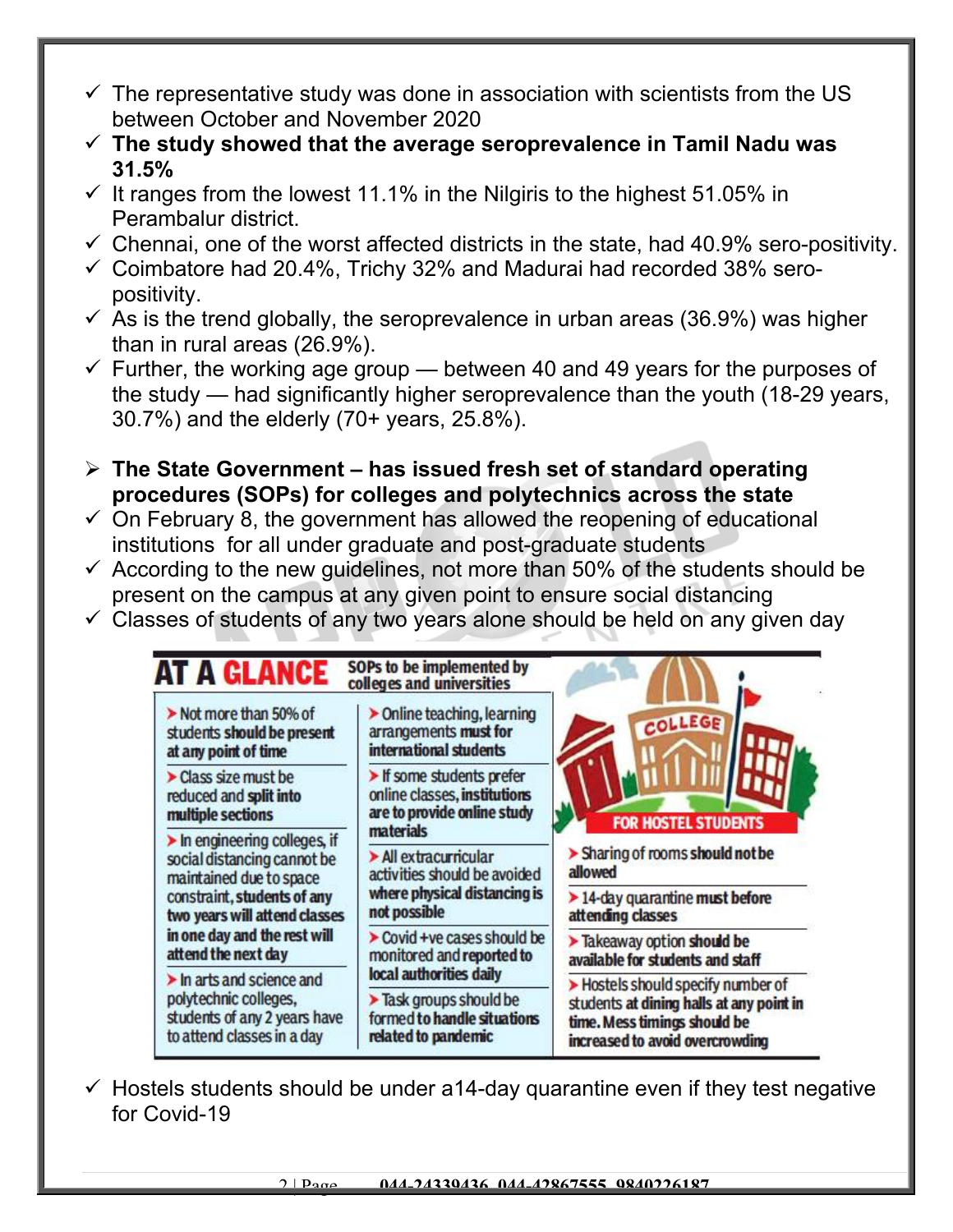- $\checkmark$  Institutions have also been asked to break each class into multiple sections, with one in every three seats kept vacant
- $\checkmark$  Further, the teaching hours can be extended as per the requirements.
- $\checkmark$  While advising institutions to generally avoid holding cultural and sports activities, the government said such events could be conducted if physical distancing could be ensured.
- $\checkmark$  The SOP also mandated institutions to maintain air-conditioning in the 24 $\degree$ C to 30°C range.
- $\checkmark$  Sharing of rooms will not be allowed in hostels, meals should be served in small batches and takeaway options made available for students and staff.
- $\checkmark$  The state government also permitted teacher training institutes to function with up to 25 students per classroom.
- $\checkmark$  The authorities have also been allowed to conduct typewriting exams in March and April by following Covid-19 protocols.
- **Tamil Nadu is ranked as the best performer among bigger states with respect to the utilisation of Union government funds for smart cities**
- $\checkmark$  According to a data tabled in Parliament, Tamil Nadu had utilised 97% of the ₹3,189 crore allotted to it by the Centre.
- $\checkmark$  In comparison, Gujarat has used 95% of allotted funds, while Rajasthan has utilised 94%, Karnataka 91%, Uttar Pradesh 87% and Maharashtra 87%.



- $\checkmark$  Smart city projects are underway in Chennai, Coimbatore, Erode, Madurai, Salem, Thanjavur, Tuticorin, Trichy, Tirunelveli, Tiruppur and Vellore.
- $\checkmark$  Tamil Nadu has completed 167 projects totalling to ₹2,873 crore, while work orders for 310 projects worth ₹12,986 crore have been issued.
- Tenders have been floated for 20 schemes worth ₹488.3 crore.

### **NATIONAL**

- **On February 9, Prime Minister Narendra Modi bid farewell to senior Congress leader and Leader of Opposition, Ghulam Nabi Azad and three other Rajya Sabha members, whose terms are expiring on February 15.**
- $\checkmark$  Besides Azad, the other three retiring Rajya Sabha MPs are Shamsher Singh Manhas of PM Modi's Bharatiya Janata Party (BJP) and the Peoples Democratic Party's (PDP's) Fayaz Ahmad Mir and Nazir Ahmad.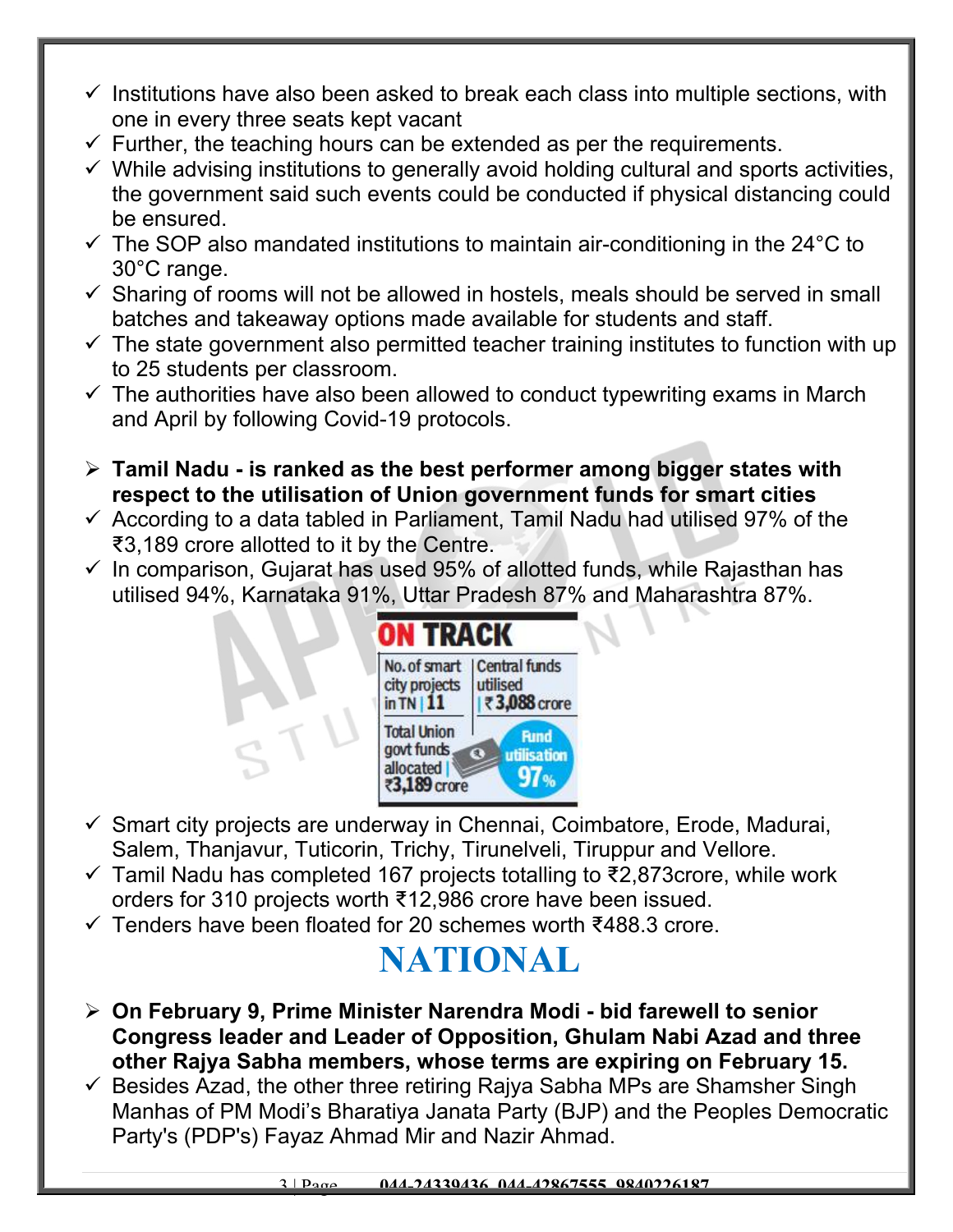- $\checkmark$  All the retiring MPs are from Jammu and Kashmir
- $\checkmark$  Azad has been a member of the upper house for 28 years.



- $\checkmark$  He was a member of Lok Sabha for 10 years and was Chief Minister of the erstwhile state of Jammu and Kashmir for three years.
- $\checkmark$  Azad started his career in Congress back in 1973
- $\checkmark$  He served as the Parliamentary Affairs Minister in the government of former Prime Minister Manmohan Singh until October 27, 2005
- $\checkmark$  On November 2, 2005, he became the Chief Minister of Jammu and Kashmir.
- $\checkmark$  Azad was elected to the eighth Lok Sabha in 1984 and was a member in Rajya Sabha from 1990 to 1996 from Maharashtra.
- $\checkmark$  He was elected to the Upper House from Jammu and Kashmir during the term of November 30, 1996 to November 29, 2002 and November 30, 2002 to November 29, 2008.
- $\checkmark$  In June 2014, after the NDA won a majority in the Lok Sabha and formed the Union government, Azad was appointed as the leader of opposition in the Rajya Sabha, where Congress still held the majority
- $\checkmark$  In 2015, Azad got re-elected to the Rajya Sabha from Jammu and Kashmir
- **The fossil of world's oldest animal was discovered in the Bhimbetka rock shelters, located about 40km from Bhopal, Madhya Pradesh**



- $\checkmark$  Bhimbetka Rock Shelters are a Unesco World Heritage Site for Paleolithic and Mesolithic cave art
- $\checkmark$  The discovery may have been the first ever fossil in India of a Dickinsonia the Earth's 'oldest animal' - dating back 570 million years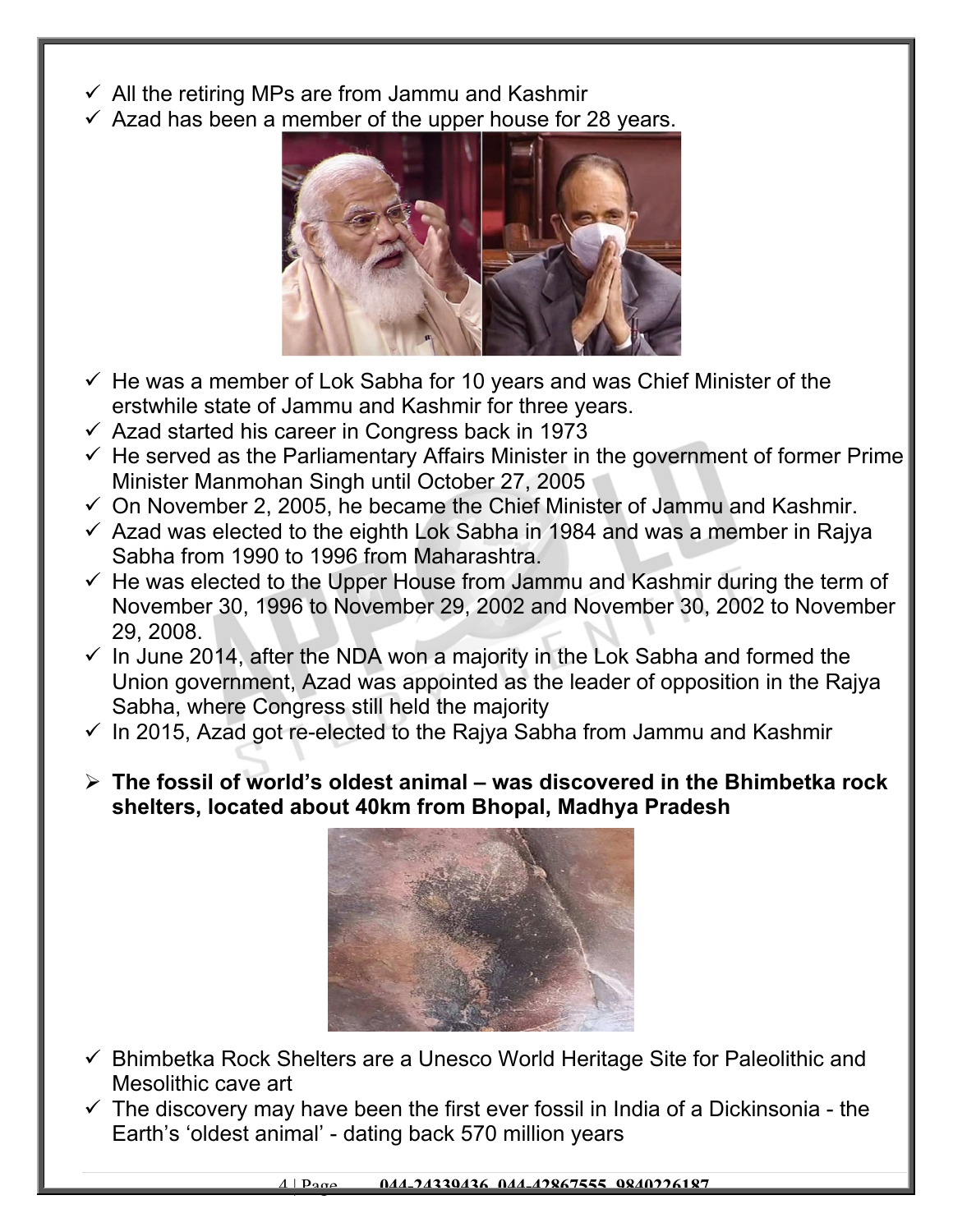- $\checkmark$  In general, Dickinsonia fossils could exceed four feet in length but the one found in Bhimbetka is 17 inches long.
- $\checkmark$  Rock shelters of Bhimbetka were found by V S Wakankar 64 yrs ago
- $\checkmark$  The Dickinsonia are believed to be one of the key links between the early, simple organisms and the explosion of life in the Cambrian Period, about 541 million years ago.
- $\checkmark$  The 36th International Geological Congress was scheduled to be held in Bhimbetka during March 2020 but was postponed twice due to the pandemic
- **India will overtake the European Union as the world's third-largest energy consumer by 2030**
- $\checkmark$  This was revealed in the International Energy Agency's second 'India Energy Outlook' released on February 9.
- $\checkmark$  By 2040, India's electricity system will be larger than the EU in terms of generation capacity and the country will have more renewable capacity than the US.



- $\checkmark$  The country will contribute 25% of the global growth in energy demand through 2040, posting the largest increase for any country
- $\checkmark$  As per the report, India is expected to achieve a rate of GDP growth that adds the equivalent of another Japan by 2040.
- **The Centre has launched a new Central Sector Scheme called the "Formation and Promotion of 10,000 Farmer Produce Organizations (FPOs)"**
- $\checkmark$  A budget of Rs 6865 crore has been allocated for the scheme that seeks to form and promote 10,000 new FPOs across India.
- $\checkmark$  In the FPOs, agricultural and horticultural produces will be grown and cultivated to leverage the economies of scale.
- $\checkmark$  Further, "One District One Product" cluster will be created to promote specialization of products.

#### 5 | Page **044-24339436, 044-42867555, 9840226187**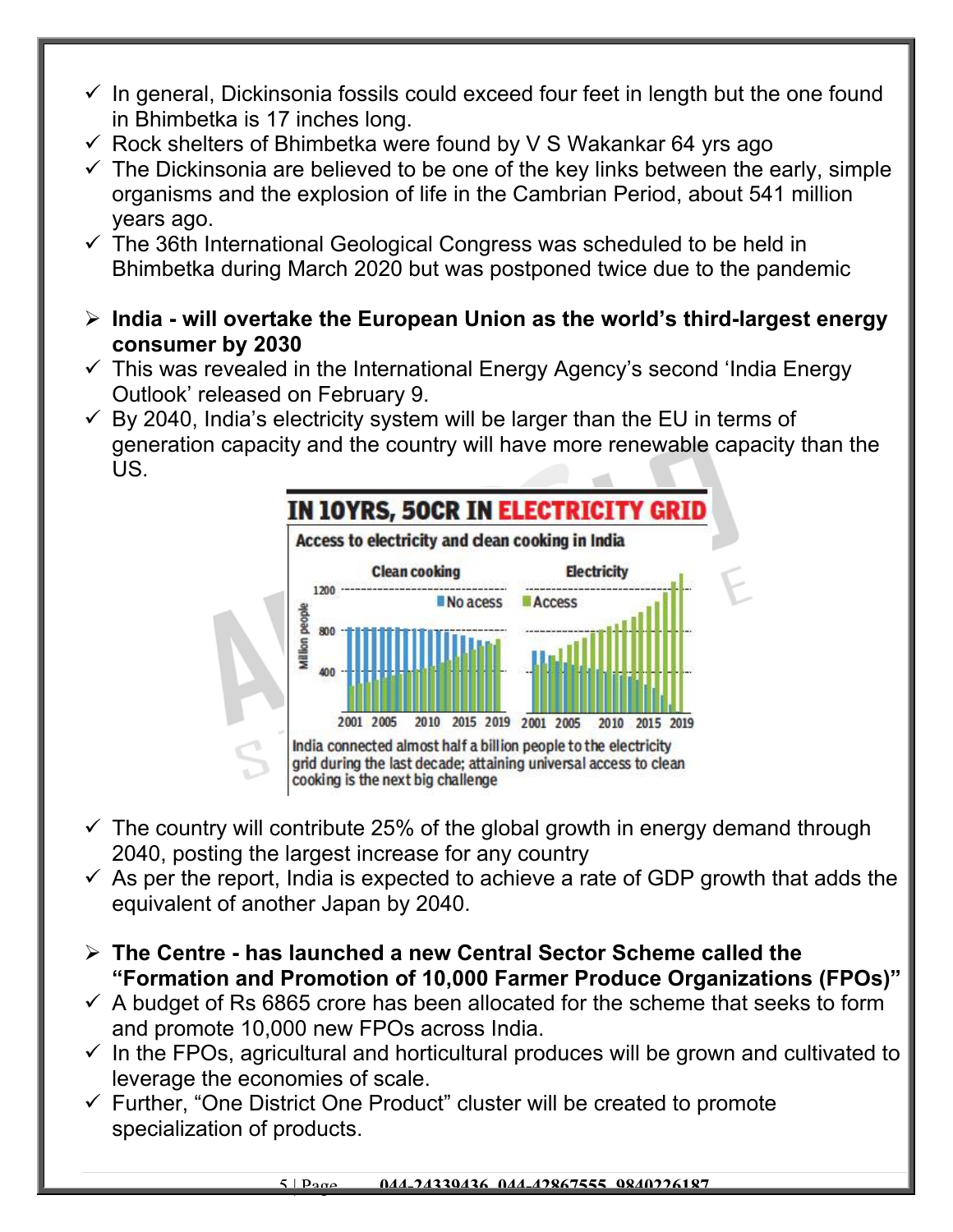- $\checkmark$  Under this scheme, the formation & Promotion of FPOs will be done with the help of 9 Implementing Agencies (IAs), which includes NABARD, NAFED, NCDC etc.,
- $\checkmark$  These IAs will engage the Cluster Based Business Organizations (CBBOs) to aggregate, registered and provide the handholding support to each FPOs.
- $\checkmark$  The support will be provided for a period of 5 years.

### **INDIA AND NEIGHBOURS**

 **On February 9, India and Afghanistan - signed an MoU for construction of the proposed Shatoot dam in Afghanistan**



- $\checkmark$  India will build the dam to provide safe drinking and irrigation water to the residents of Kabul.
- $\checkmark$  PM Narendra Modi presided over the virtual ceremony with Afghan President Ashraf Ghani
- $\checkmark$  The MoU for Shatoot dam was signed by foreign minister S Jaishankar and his counterpart Hanif Atmar.
- $\checkmark$  The government said that the project was a part of the New Development Partnership between India and Afghanistan.
- $\checkmark$  The proposed Lalandar (Shatoot) Dam would also rehabilitate the existing irrigation and drainage network, aid in flood protection and management efforts in the area, and also provide electricity to the region

# **CONFERENCES & SUMMITS**

 **The 18th edition of BioAsia event - will be held on February 22-23, 2021 under the theme - 'Move the Needle'**